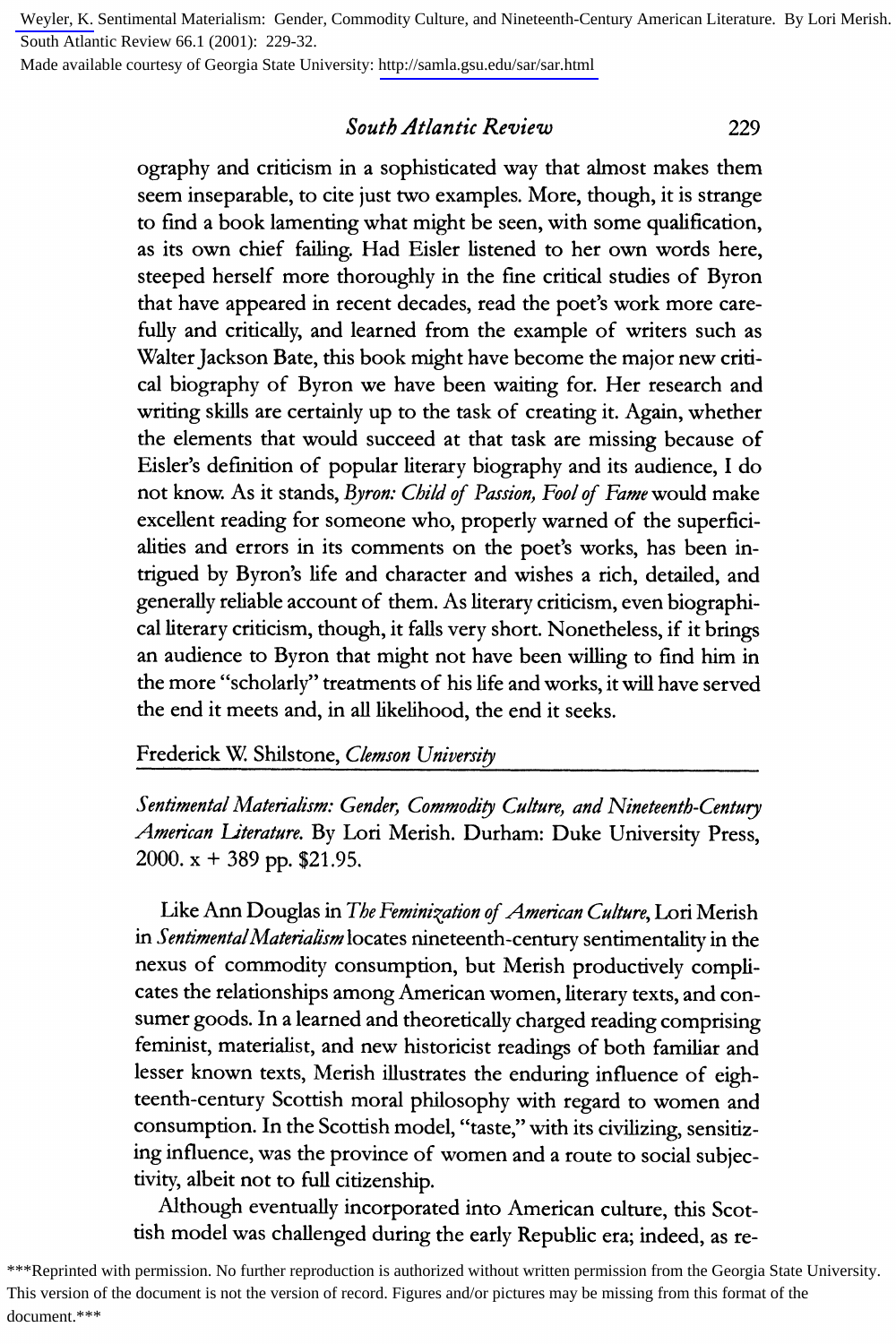**vealed in Hannah Foster's The Coquette, desire for luxury goods was a source of great political anxiety. Through her reading of this novel, Merish ably exposes the tangled relationship between patriarchal power and female taste: feminine taste, while linked to sentiment and sympathy, is enabled by male financial prerogatives and thus subject to masculine constraint. Without capital of her own, Eliza Wharton can gratify her economic desires only by marriage to a man of property. With this**  economic twist, Merish arrives at largely the same reading of The Co**quette as does Cathy Davidson in Revolution and the Word--that The Coquette delimits the narrow field of choices available to young women during the early national era. As Merish puts it, these choices are "to be used or cared for by men: to be treated as sexual objects ... or to be treated as feminine 'subjects,' and thus subjected to the regime of patriarchal domesticity and its norms of affectional discipline" (77).** 

**Whereas in The Coquette feminine taste and desire for luxury render women subject to men, by the 1830s, Merish persuasively argues, luxury's stigma had dissipated, and in such texts as Caroline Kirkland's A New**  Home, Who'll Follow? we instead see a philosophy of "pious material**ism," in which luxury goods selected by women exert a civilizing, spiritualizing influence, refining the manners and aesthetic capabilities of men. In a reading of A New Home and Catharine Maria Sedgwick's Home, Merish claims that "the sentimental subject is produced and sustained by attachment to and caring for a limited, domestic world of goods" (116). She further suggestsA New Home and other domestic treatments of frontier life modeled a way to socialize the lower classes and erase racial differences through refined, orderly, homogenous domestic environments, which ideally would create a more harmonious national "family." Merish concludes that domesticity and the market are not antithetical, since fulfilling cultivated aesthetic tastes depended on the availability of abundant goods, just as the desire for such goods fueled market growth. What is problematic in these texts is speculative accumulation of land or capital that prevents one from putting to proper use the goods one already owns, a problem characterized as peculiarly masculine.** 

**In a chapter on Uncle Tom's Cabin and The Blithedae Romance, Merish**  treads much-broken ground, but her reading of Uncle Tom's Cabin al**lows us a fresh look at the racial problems of the novel. Merish would agree with those who charge Stowe with being patronizing of blacks, but for rather different reasons than those usually articulated. Rather than accusing Stowe of overt racism, Merish argues that Stowe attributes**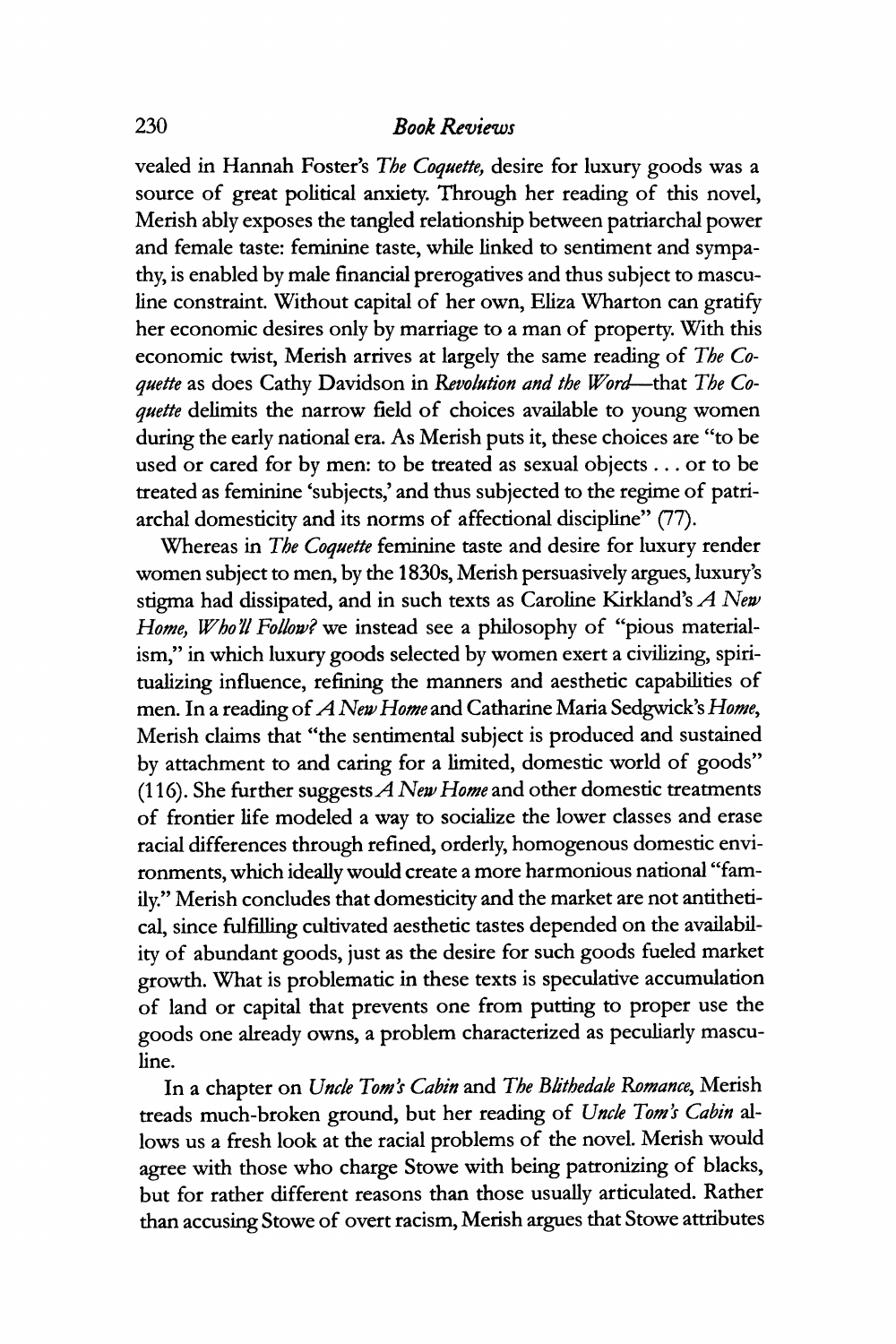**full humanity to blacks only by animating them with aesthetic sensibility and "situating them within the sentimental bonds of domestic intimacy"-usually within a white family (156), a situation that "sustains white economic entitlement and asserts black dependency" (154). She concludes that "Sentimental discourse such as Stowe's helped expand a protective rather than an enabling conception of rights and legal/political identity, and helped construct a semisecular model of caretaking and benevolent ownership that became codified in the liberal welfare state" (163).** 

**Although Sentimental Materialism is interested primarily in the consumption of goods, rather than their production, two chapters examine black women's labor and use of consumer goods. In Merish's reading, sentimental narratives figure power and agency as the prerogatives of white men, yet these narratives recognize other means such as consumption of material goods through which individuals could gain access to subjectivity. For slave women, unable to own even themselves, this route to subjectivity generally was foreclosed. Yet sentimental narratives figure freedom not merely in terms of the physical body, but also in terms of feelings and emotions: "In sentimental texts... an**  individual's body can be sold, but his or her feelings-his or her (sentimental) person-can never be purchased or nonconsensually owned; it **is in that sense that the sentimental subject is imagined and can imagine**  herself as existentially 'free"' (198). Thus in Harriet Jacobs's *Incidents in* **the Life of a Slave Girl, we see Linda Brent asserting her subjectivity by resisting Dr. Flint's attentions and giving her affection to another white man. Yet even when Brent is freed with the assistance of the Bruce family, Merish suggests this freedom is rather like a sentimental marriage in that it "entails a voluntary, heartfelt commitment to share a happy home with a 'master' who is also a 'friend"' and therefore entitled to her labor (215).** 

**Merish next examines the role of fashion for black women in the wake of Emancipation. Consumption throughout much of the nineteenth century was framed in literary texts and advertisements as a white privilege. But in the post-Civil War era, African American women, denied political representation and full participation in public life, used dress to signal ownership of their bodies; fashion enabled them to figure in the public sphere by asserting feminine subjectivity and gentility denied them by slavery. In Behind the Scenes: or, Thirty Years a Slave, and Four Years in the White House, Elizabeth Keckley, who earned her own freedom through her seamstress skills and who later sewed for Presi-**